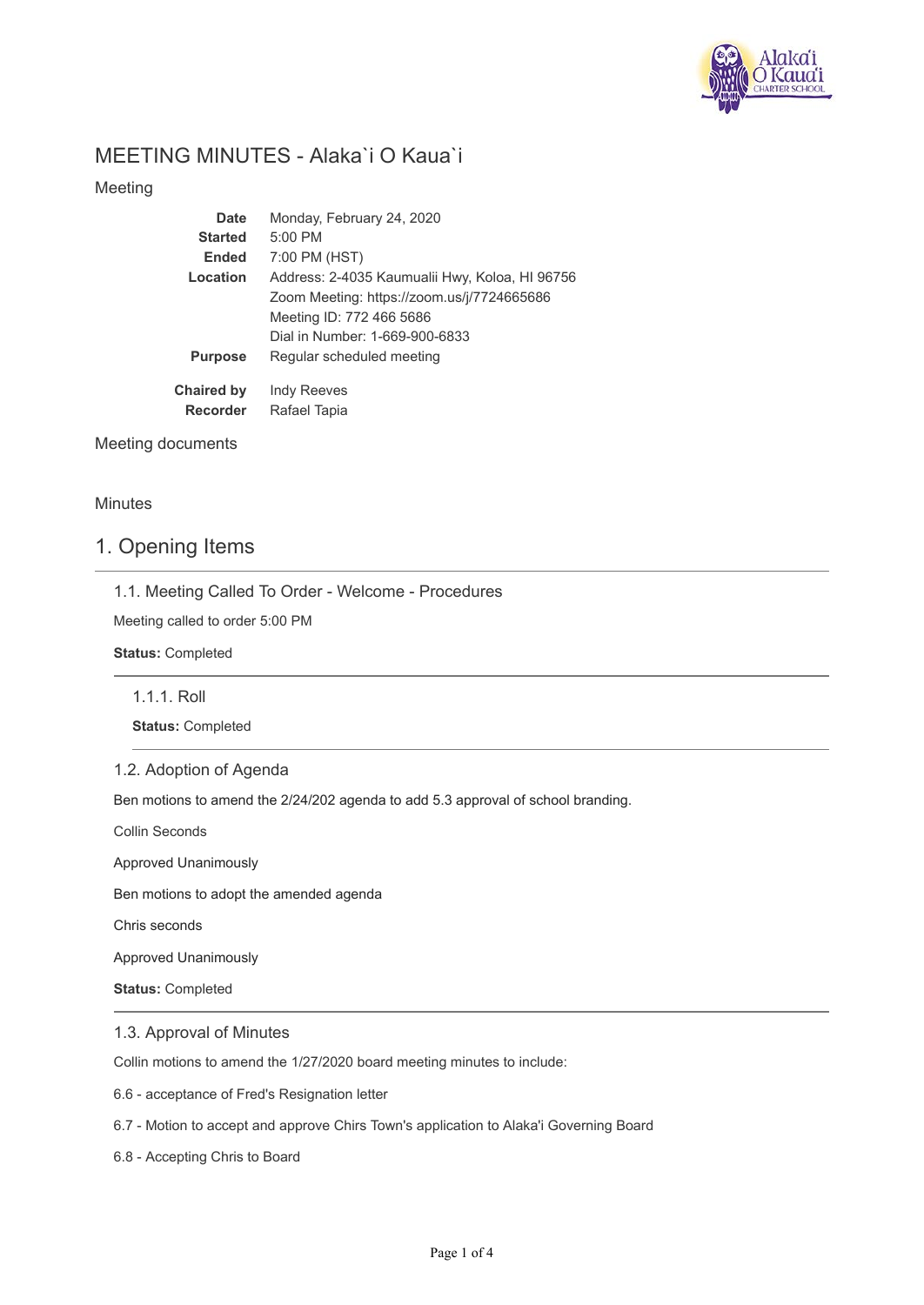

Chris Seconds

Passed Unanimously

Ben motions to approve amended minutes from 1/27/2020

Chris Seconds

Passed Unanimously

**Status:** Completed

• Alakai Meeting Minutes-2020-01-27.pdf

# 2. Curriculum Moment

2.1. Curriculum Moment

none

**Status:** Completed

# 3. Comments From Guests

### 3.1. Comments

Comments from guests on

- School Schedule
- Early Release
- PD Proposal
- Facilitator Prep Time
- Bussing
- Pre School

**Status:** Completed

# 4. Administrative Reports

### 4.1. School Director Report

- Education/Curriculum
- Facilities
- Enrollment
- Fundraising / PTO

Director Fred Birkett Reports on:

- **Education/Curriculum PBL**
- Student Conferences
- In class observation
- Enrollment
- Expansion to 7th/8th grade
- Expelling policies
- Student Behavior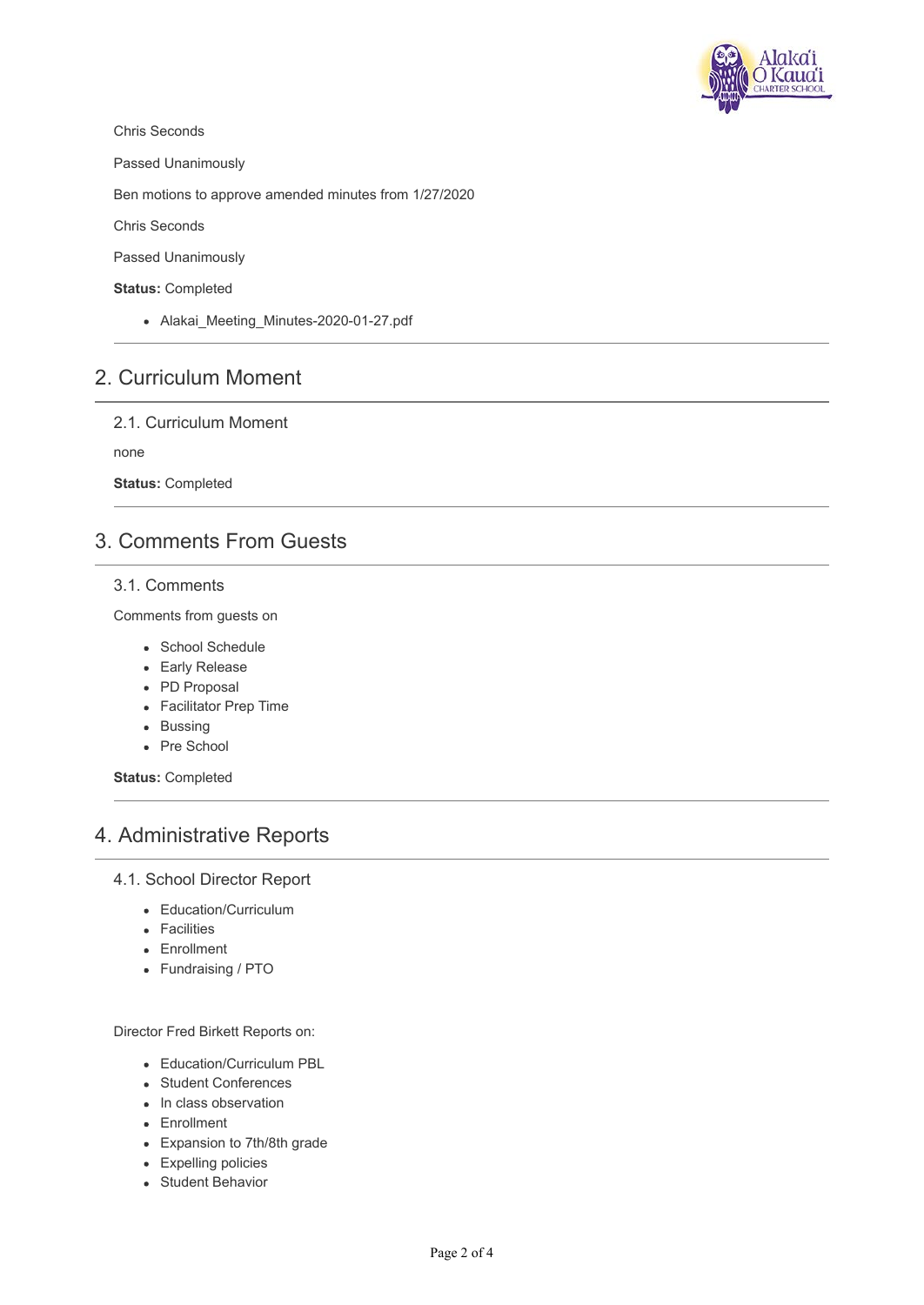

See Directors Report

**Status:** Completed

• Board Director Report - February.docx

## 4.2. Service Provider Report

Lynn Boop provided the service provider report on:

- Board Support
- Instructional Services
- Professional Development
- Finance and Accounting
- $-HR$
- Information Technology

See Service Provider's Report

#### **Status:** Completed

2020 January Alaka'i O Kaua'i Service Provider Report - Sheet1.pdf

### 4.3. Financial Report

Treasurer Ben Sand provided the Financial Report on:

- Remaining Charity Walk Funds
- 20-21 Budget in progress
- Auditor selection for 20-21

### See Treasurer's Report

#### **Status:** Completed

- mycommittee.zip
- Treasurer's Report.docx

### 4.4. Board Committee Reports

- Chair Report
- Treasurer Report
- Transportation Report
- Outreach/Media Report

Chair Indy Reeves provided the Chair report on:

- Director Search Progress
- Possibility of after school care
- Possibility Boys and Girls Club pick up
- Fiscal Policy

Chris Town provided transportation report

Bussing progress and school hours

### **Status:** Completed

### 4.5. Personnel Report

See Directors Report